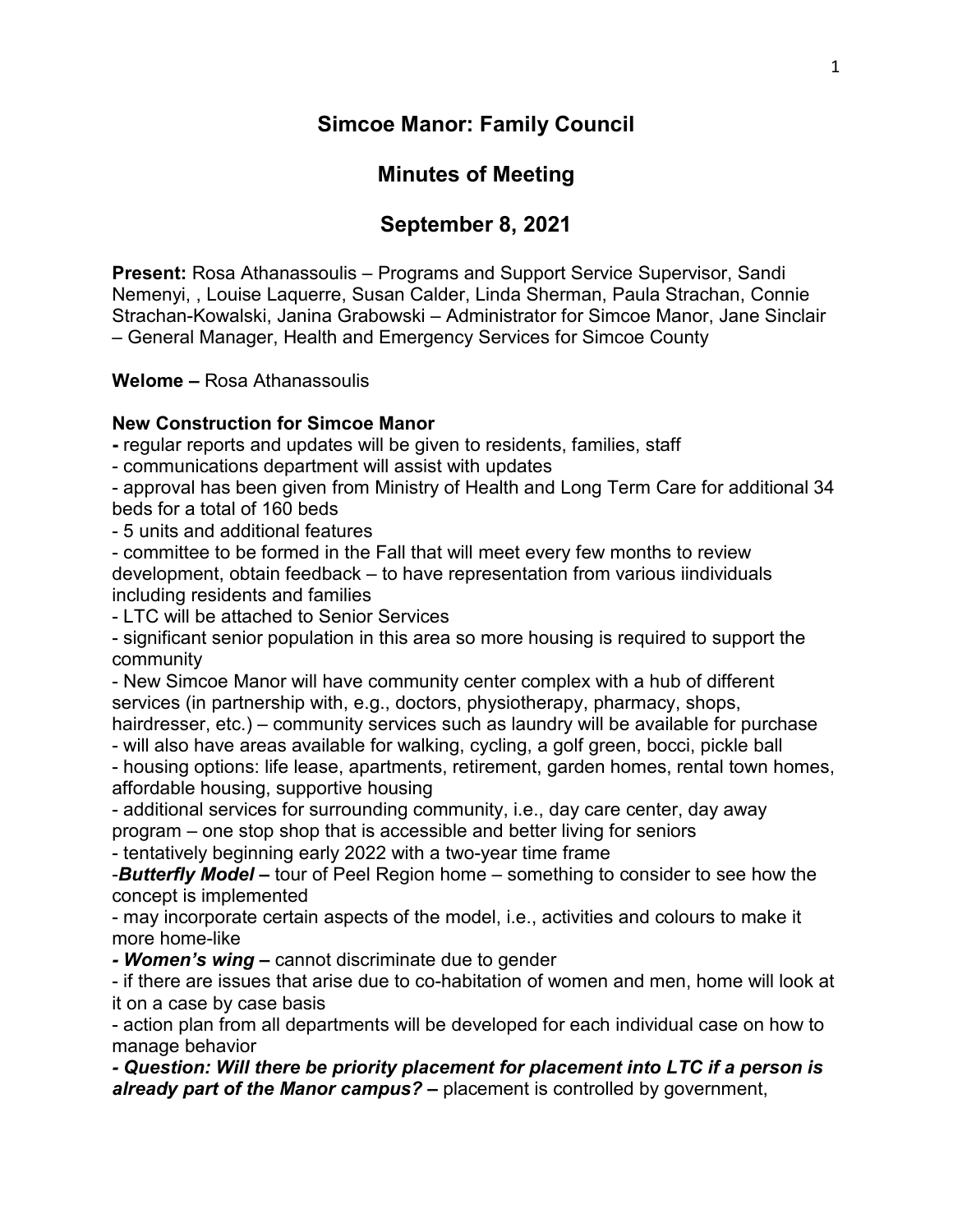however the County works really hard to try to keep the client on campus for easier transition into LTC if and when possible

- email any further questions you might have regarding new construction to Rosa and they will be passed on to Jane Sinclair

- watch and listen for upcoming townhalls in the next month regarding new construction

**Approval of Minutes from August 18th –** Approved by Louise Laquerre Seconded by Sandi Nemenyi

## **Family Council Bank Account and Treasurer –** Susan Calder

- former Treasurer Frank Friesen held a personal account for Familly Council – it was cashed out with \$25 remaining – money donated to Manor - account can be held through Simcoe Manor, having two people with signing authority, but Rosa, as an employee of Simcoe Manor, cannot have signing authority – Treasurer will be Sandi Nemenyi and Susan Calder will be second officer – Rosa will plan a meeting for us at Royal Bank on King Street in Alliston

### **Silent Auction**

- has been approved by management team for Simcoe Manor staff and residents' family members – better to start off virtual fundraising internally

- items will be photographed and numbered – bids will be sent to Family Council email - thanks to Linda Sherman for developing a draft letter to be given to potential local business donors for the auction – Family Council members will present letters of request to Dairy Queen, Canadian Tire, Foodland, Home Hardware, Tim Horton's, Freshco, Giant Tiger, Sheldon Creek Dairy, Maplegrove Farms, Mr. Gigi, New Orleans Pizza, Connie and Paula will create a gift basket – business cards can promote local business donors - Linda will send to Susan the revised copy of the donor request letter – email Rosa as items are obtained – thank you letters will be written to donors after the auction – posters to be created by Communications Department will be displayed in front lobby of Simcoe Manor

- fundraised money will support Christmas programming for the residents, i.e., entertainment, foods/treats – Manor needs a new Santa suit

- at the Christmas season, residents will remain co-horted for programs – virtual silent auction will take place from November 1-30

### **Home Updates –** Rosa Athanassoulis

- patio heaters will be brought out at patio areas and possibly gazebo – Rosa will check with Jim who is Maintenance Supervisor, for placement of heaters – approximate cost of additional patio heaters – Walmart, \$180

- antibody study – Manor will be reaching out to interested people soon

- family portal not yet in operation – process is being finalized – discussion of portal on staff agenda for Thursday September  $9<sup>th</sup>$  - the Program Services Staff is meeting with ActivityPro during the week of Sept.  $13<sup>th</sup>$  to finalize the process for the use of the family portal

- request for recommendation for room air purifiers – Rosa will consult with Jim – Germ Guard cost is \$130